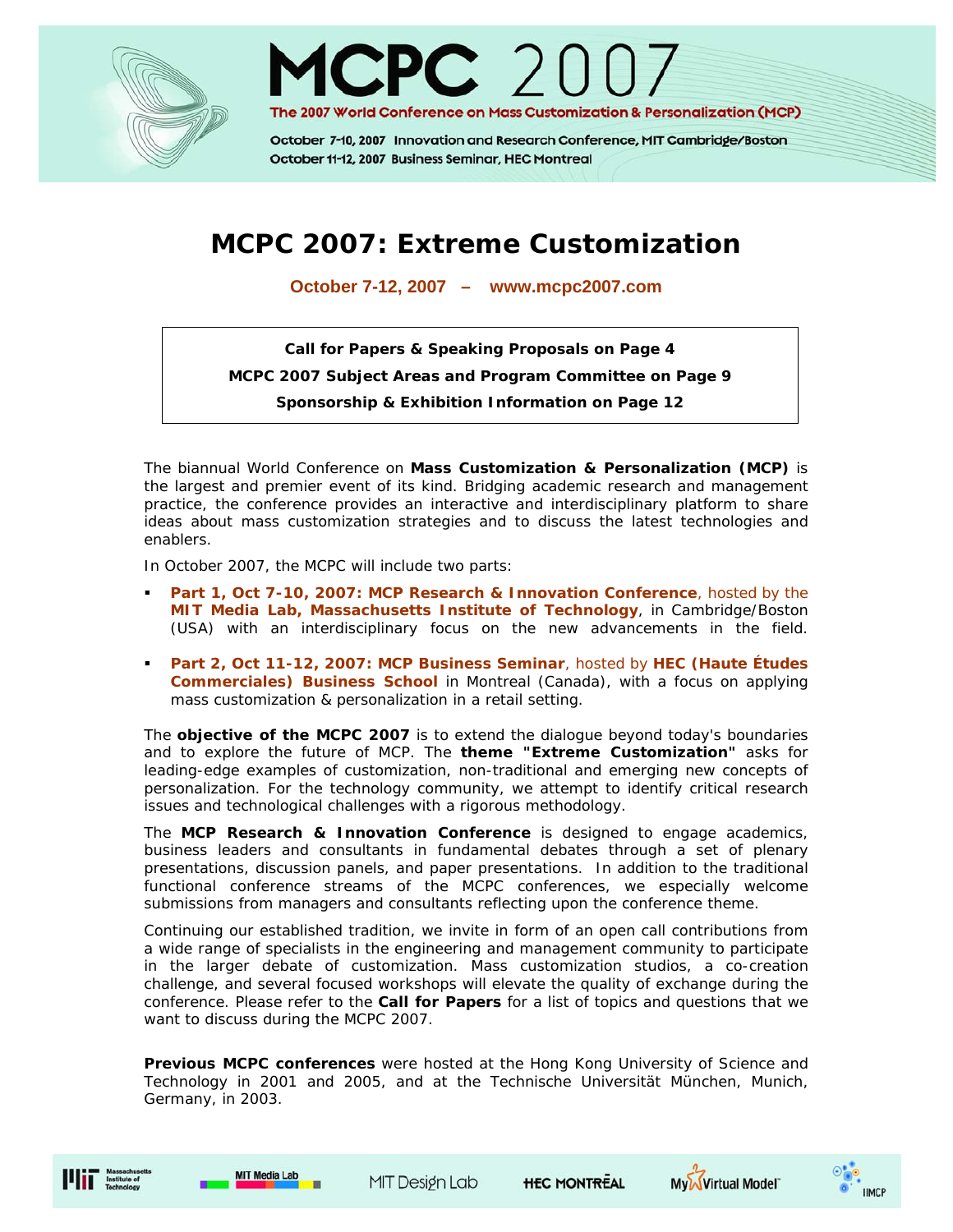#### **The audience**

The number of participants toped 450 for the Munich event and 350 for the Hong Kong events. For the MCPC 2007, we expect a number of several hundreds participants, given the central and attractive locations of the conference and the steady growing interest in the topics of mass customization and personalization.

During the previous conferences, the audience mix was as follows:

#### **45% Practitioners from mass customization companies**

- 15% Consumer goods (packaged goods, consumer electronics, fashion)
- 20% Industrial goods
- 10% Other (e.g., service industries)

10% Consultants, Managers from Technology Providers in the field, etc.

#### **45% Academics**

- 20% Engineering and information systems researchers
- 20% Management & marketing researchers
- 5% Other fields (design, architecture, etc.)

#### **Conference layout**

## **MIT Stata Center: Bringing Mass Customization to the Next Level**

|               | Oct 7, 2007 (Sun): Pre-Workshop, Registration, Opening Keynotes, Reception |
|---------------|----------------------------------------------------------------------------|
| Oct $8-9$ :   | Main Conference: Plenary, panel, and parallel paper sessions               |
| Oct 10 (Wed): | Morning: User Group Meetings etc., Workshops                               |
|               | Afternoon: travel to Montreal                                              |

#### **Conference Features MIT**

- Academic plenary keynotes
	- o **William Mitchell**
	- o **Marvin Minsky**
	- o **Eric von Hippel**
- **Business plenary keynotes: B. Joseph Pine II & guests**
- More than 60 parallel paper sessions
- Communities of Practice Sessions ("Common Ground" sessions)
- Panels, workshops and special topical sessions
- **Design contest and design workshops at the MIT Media Lab**

## **Montreal HEC: Business Seminar: An Extreme Makeover of Retail**

- Oct 10 Evening: Informal reception and meeting in Montreal
- Oct 11, 2007 (Thu): Business Seminar: Top Executives and Thought Leaders discussing recent trends and developments of MCP in retail & consumer markets
- Oct 12: Company visits, Workshops Montreal

 Special Academic Event: Teaching Mass Customization: Seminar on Teaching Case Studies for Mass Customization





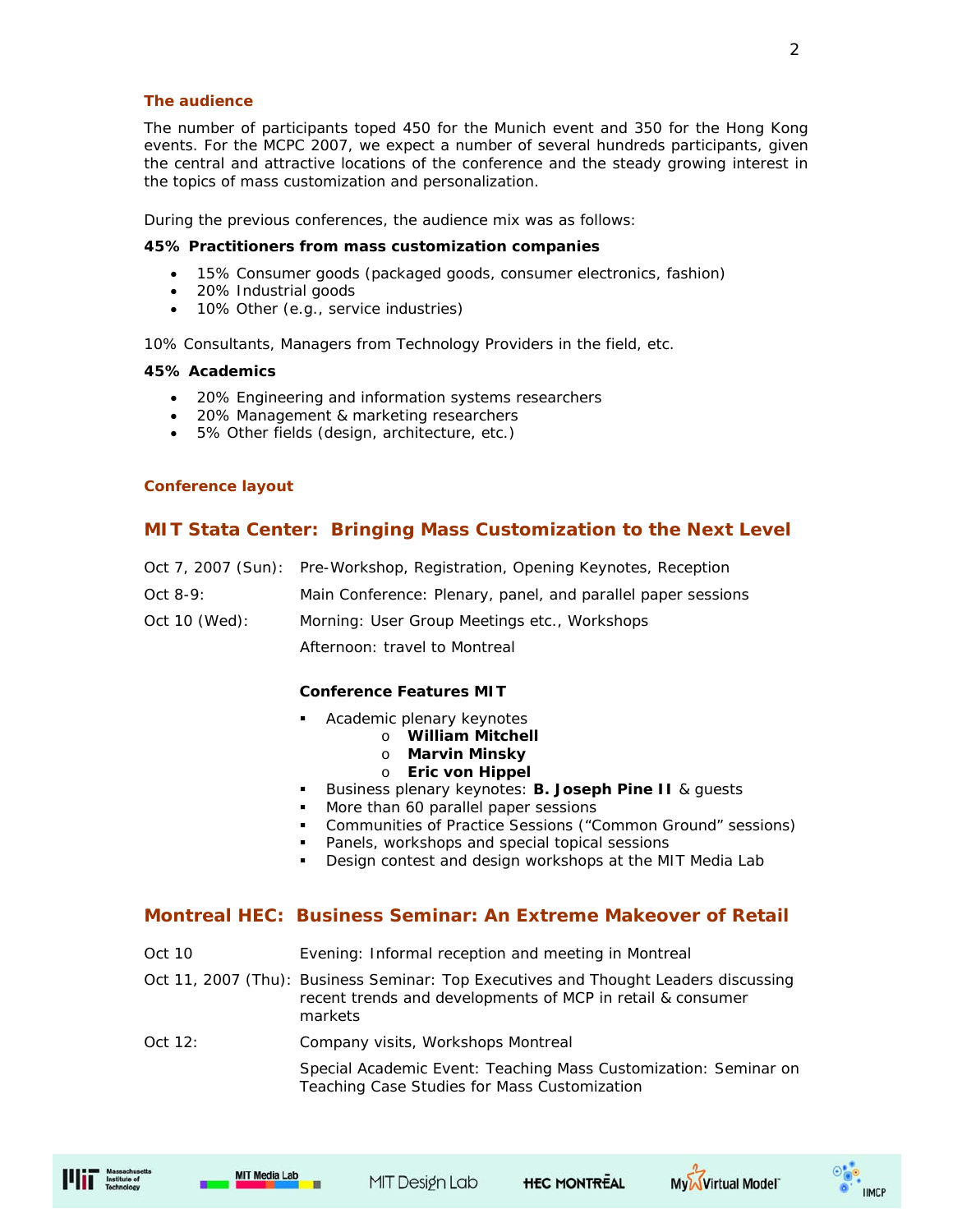#### **Provisional Conference Fees**

Registration fees include the congress proceedings, conference receptions, and coffee breaks and lunches on Oct 8, 9, 11. Papers will be included in the proceedings only if the registration fee is received *(Note: All presenters, chairs, and participants have to register)*.

| Full MCPC 2007 Registration (MIT + Montreal)                                                             | US \$750 (ca. 540 €)                         |
|----------------------------------------------------------------------------------------------------------|----------------------------------------------|
| General Registration MIT Research Conference only<br>General Registration Montreal Business Seminar only | US \$450 (ca. 350 €)<br>US \$450 (ca. 350 €) |
| Student Registration (ID required)                                                                       | US \$200 (ca. 155 €)                         |

Late registration fee: +\$100 on all fees above (after Sept. 1)

Note: Fees **include a two-year membership** in the **International Institute of Mass Customization and Personalization** (iimcp.org) and **a full year (2008) online subscription** of the **International Journal of Mass Customization** (more info at www.inderscience.com/ijmassc) – a \$600 value!

#### **Contact Organization & Contacts**

#### **Conference Chairs**

Conference Chair MIT: William Mitchell Conference Chair HEC: Jaques Nantel Program Co-Chairs: Frank Piller & Mitchell Tseng Honorary Chair: B. Joseph Pine, II

#### **Heads of Organizing Committee**

Ryan Chin, MIT Media Lab, rchin@media.mit.edu Betty-Lou McClanahan, MIT Media Lab, bl@media.mit.edu

#### **Main Contacts:**

#### **Betty Lou McClanahan (Organization)**

Program Manager MIT Media Laboratory 20 Ames Street, Room E15-228 Cambridge, MA 02142-1308

Telephone: 617-253-0630, fax: 617-258-6264 E-Mail: bl@media.mit.edu

#### **Frank Piller (Program planning)**

Tel (+1) 617 326-3748, piller@iimcp.org http://www.mass-customization.de

**Hosting Society:** The International Institute of Mass Customization and Personalization – a society to foster MCP research and practice (www.imcp.org)



MIT Design Lab



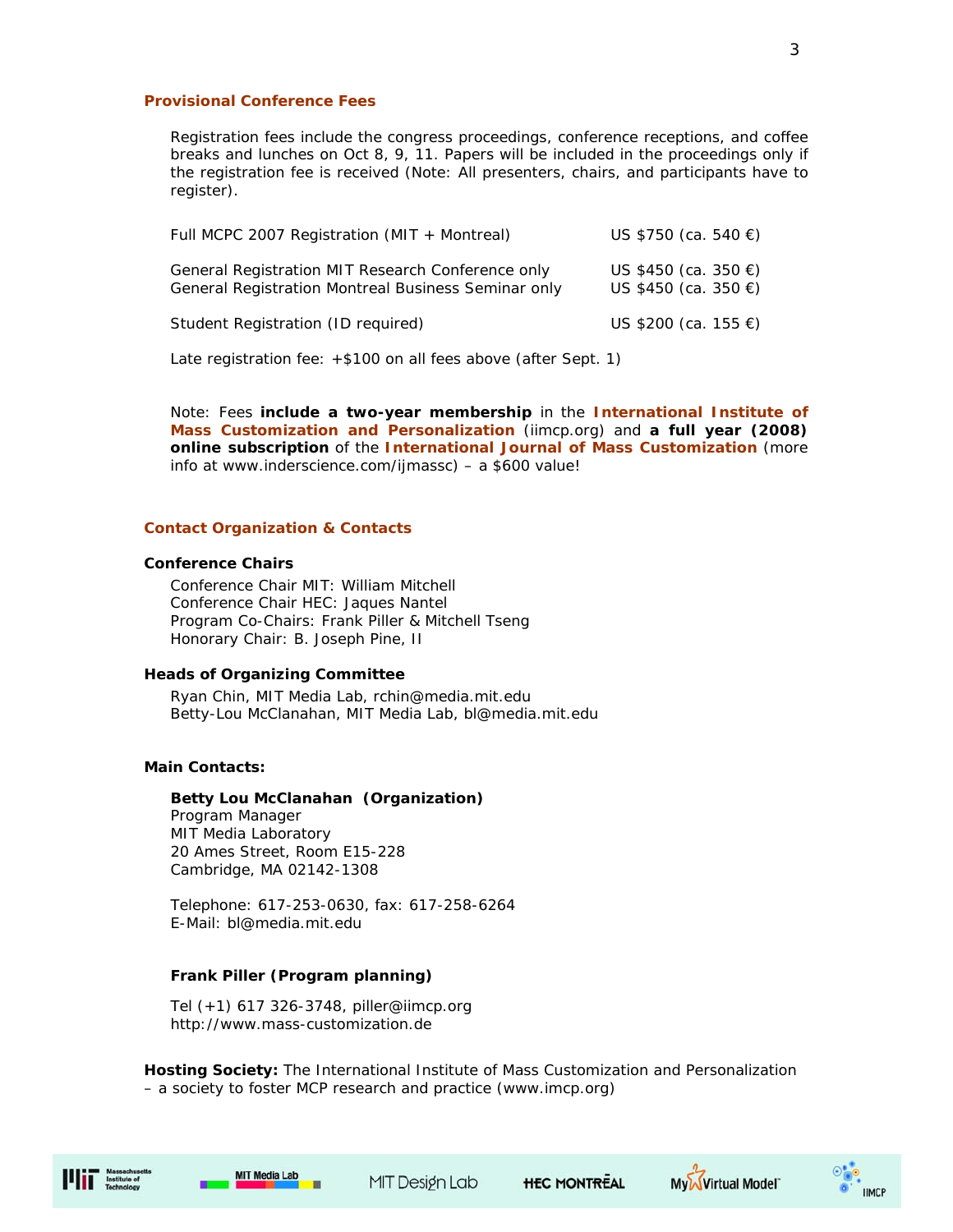



October 7-10, 2007 Innovation and Research Conference, MIT Cambridge/Boston October 11-12, 2007 Business Seminar, HEC Montreal

# **Call for Papers & Speaking Proposals**

**Innovation & Research Conference, MIT Cambridge/Boston** 

**www.mcpc2007.com** 

The biannual World Conference on Mass Customization & Personalization (MCPC) is the premier event for the Mass Customization community. Bridging academic research and management practice, the conference provides an interactive and interdisciplinary platform to share ideas about mass customization strategies and to discuss the latest technologies and enablers.

The conference strives to engage academics, business leaders and consultants in fundamental debates through a set of plenary presentations, discussion panels, and paper presentations. We invite contributions from a wide range of specialists in the engineering and management community including architecture, industrial design, or visual arts, to participate in the larger debate of customization. **We especially welcome submissions professionals** *doing* **mass customization and personalization**  reflecting upon the conference theme.

# **Questions for discussion on the MCPC 2007.**

**Extreme Customization** is the theme of the 2007 conference. Our manifesto is to shift the mass customization debate from a physical product perspective to a total life cycle experience. Mass customization should be more than just configuring a piece of hardware, but should be seen as the co-design of an entire system, including services, experiences and human satisfaction at the individual as well as at the community level.

We encourage participants and authors to engage in the following questions and to bring forth their experiences from an interdisciplinary and cross-functional perspective.

# **System thinking and architectures**

How can we design system architectures, extending the discussion of product families?

How can we define ecosystems for mass customization which span the entire product life cycle?

How does system thinking in MCP enable firms to search for new and underutilized opportunities?

What new kinds of capabilities do we need to produce, sell, and maintain MCP systems?





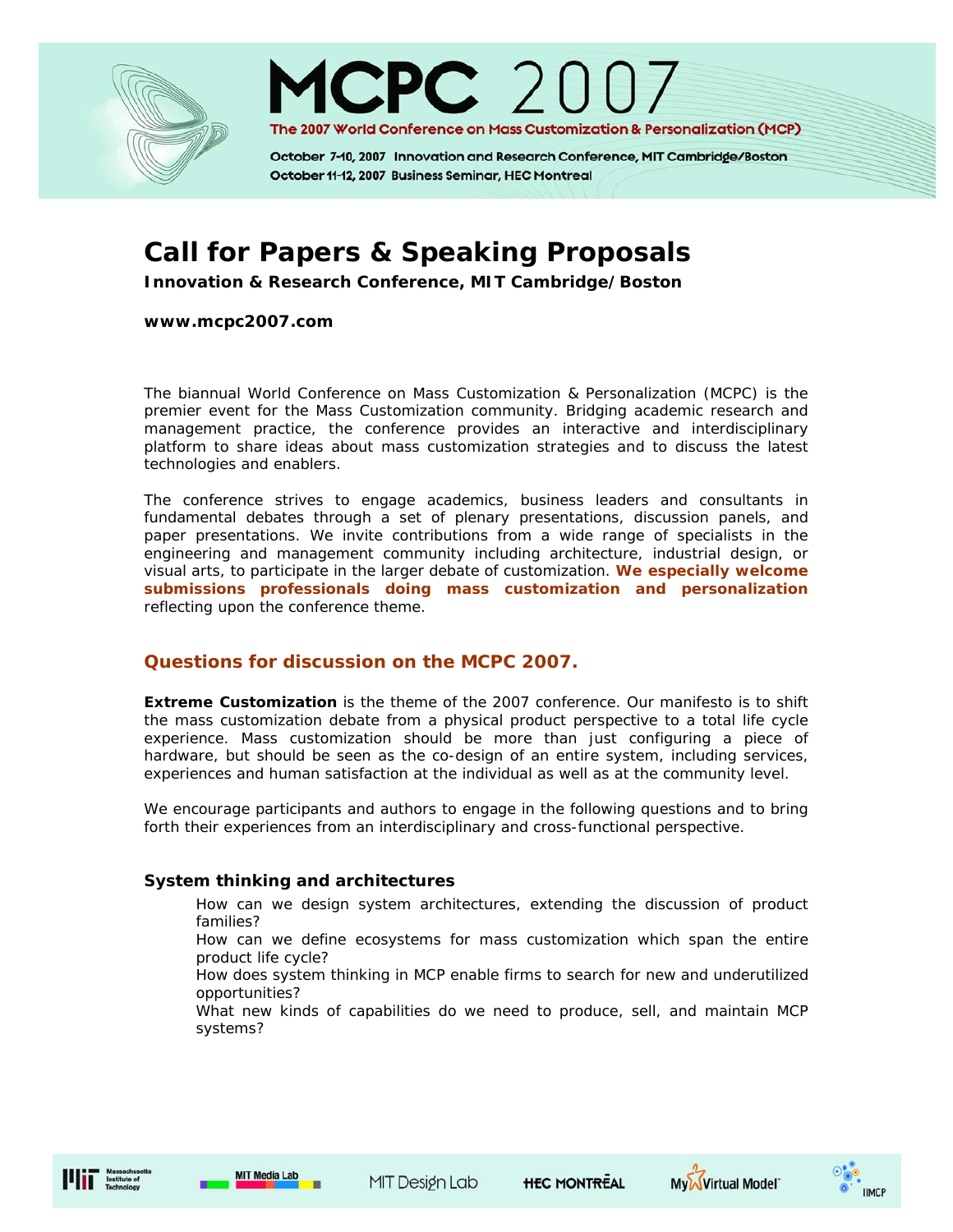#### **Business models for mass customization**

How do we have to adapt, modify or expand established models in marketing and operations management to cover the new debate on mass customization? When do we need new models?

What are the different business models for mass customization? What are the contingency factors describing the preference for such a strategy?

Have we fully utilized postponement strategies for MCP?

#### **Product versus service customization**

What is mass customization of service? How is this different from product customization?

What are successful examples of service mass customization which go beyond the conventional, e.g., self-service kiosks?

What are the features of configuration toolkits for service customization? What are efficient production systems for service customization?

#### **Adaptability: feature or substitute**

Adaptability, i.e. built-in flexibility embedded in a product, can both substitute customization delivered by flexible manufacturing or supplement the inherent flexibility of a customized product. How can we develop adaptable systems along the entire life cycle of a product-service-system?

How can we make products more adaptable ("hackable") so that users can adapt them?

What are the economies of adaptability? How to balance the trade-off between performance (cost) and adaptable capabilities?

How to design usable interfaces to utilize a product's adaptable features?

#### **Individual versus community**

What is the role of communities for mass customization? Is personalization exclusive or non-exclusive of shared experiences? How do online and offline communities effect customization (e.g., by setting trends, helping each other with the configuration, etc.)? How do communities develop new mass customization offerings?

#### **Emotion, experiences and happiness**

Can you mass customize for emotions? How can we capture emotions in productservice-systems?

How does research on emotions help to build better products and services?

What is the premium customers are willing to pay for different experiences along the segments of the MCP product life cycle (e.g., willingness to pay for configuration, co-design, status, custom utility, adaptability, etc.)?

Does mass customization provide "happiness" to consumers (and what is happiness anyway)?

#### **Choice, complexity and simplicity**

What is meaningful customization? What are the rules for simplicity in MCP? Do people want choice? How much is too much? How can we support users to navigate a solution space? How do we foster and utilize the creativity of users and customers?









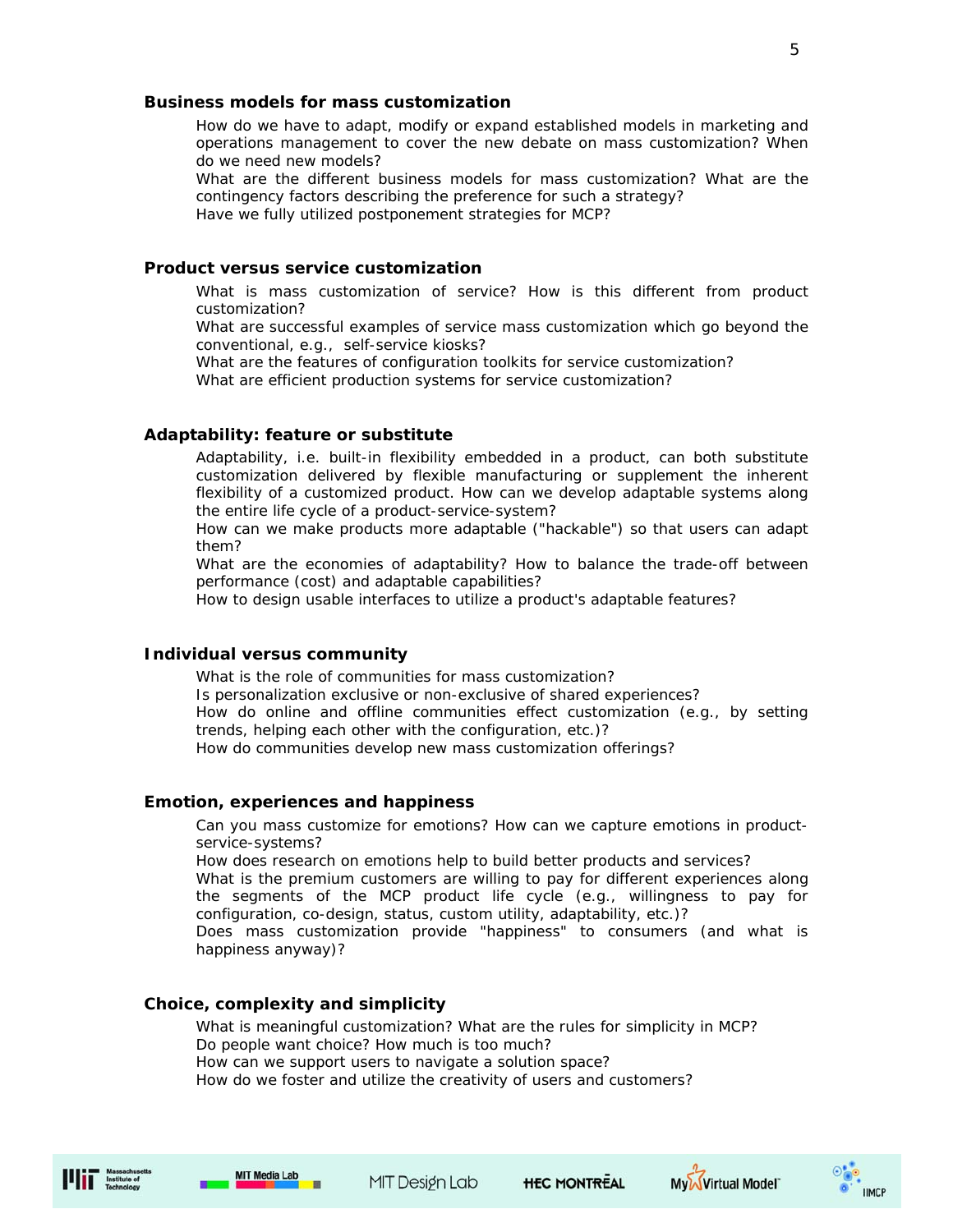#### **Configuration system and rule sets**

How can we change configurators from focusing on constraints and rules to fostering creativity and co-creation?

How can we expand user interfaces with more tangible and intuitive features? How can we develop embedded configurators?

How can we substitute the pain of customization for the sales force by building integrated sales systems for customization, including the knowledge, tools, and attitudes for efficient customization?

## **Rapid manufacturing and personal fabricators**

What is the state of innovative manufacturing concepts allowing flexibility with no cost penalty?

Where is mass customization manufacturing located (distributed versus centralized)?

Is rapid manufacturing here (to stay)? Is rapid prototyping becoming obsolete? Are there alternative approaches for efficient flexible manufacturing?

## **Contradictions in mass customization**

What is the relationship of simplicity to complexity in MCP?

What is the tipping point between standardization and customization?

What is the range between user innovation and custom configuration? When, and to which extent, do users customize and manufacture in their own domain and with their own means?

What is the relation of constraints in manufacturing (switching costs) to constraints coming from the entire environment (e.g., health and safety, branding, IP …)?

Are all customers suited for mass customization? Is mass customization suited for any business?

#### **Profits, benefits, and value**

What is the benefit and value of MCP? How does this benefit translate to value for individual stakeholders (customers, manufacturer, or retailers)? How can we capture this value from the perspective of an entire system?

How do we measure the value of personalization and customization?

#### **Education & capabilities for MCP**

How do we educate students in mass customization? How do we integrate mass customization thinking in established curricula (in a meaningful way)? (See also the call for teaching case studies below.)

How do we build the qualifications and capabilities demanded for mass customization in companies?

How can managers (and educators) unlearn conventional thinking when implementing mass customization?



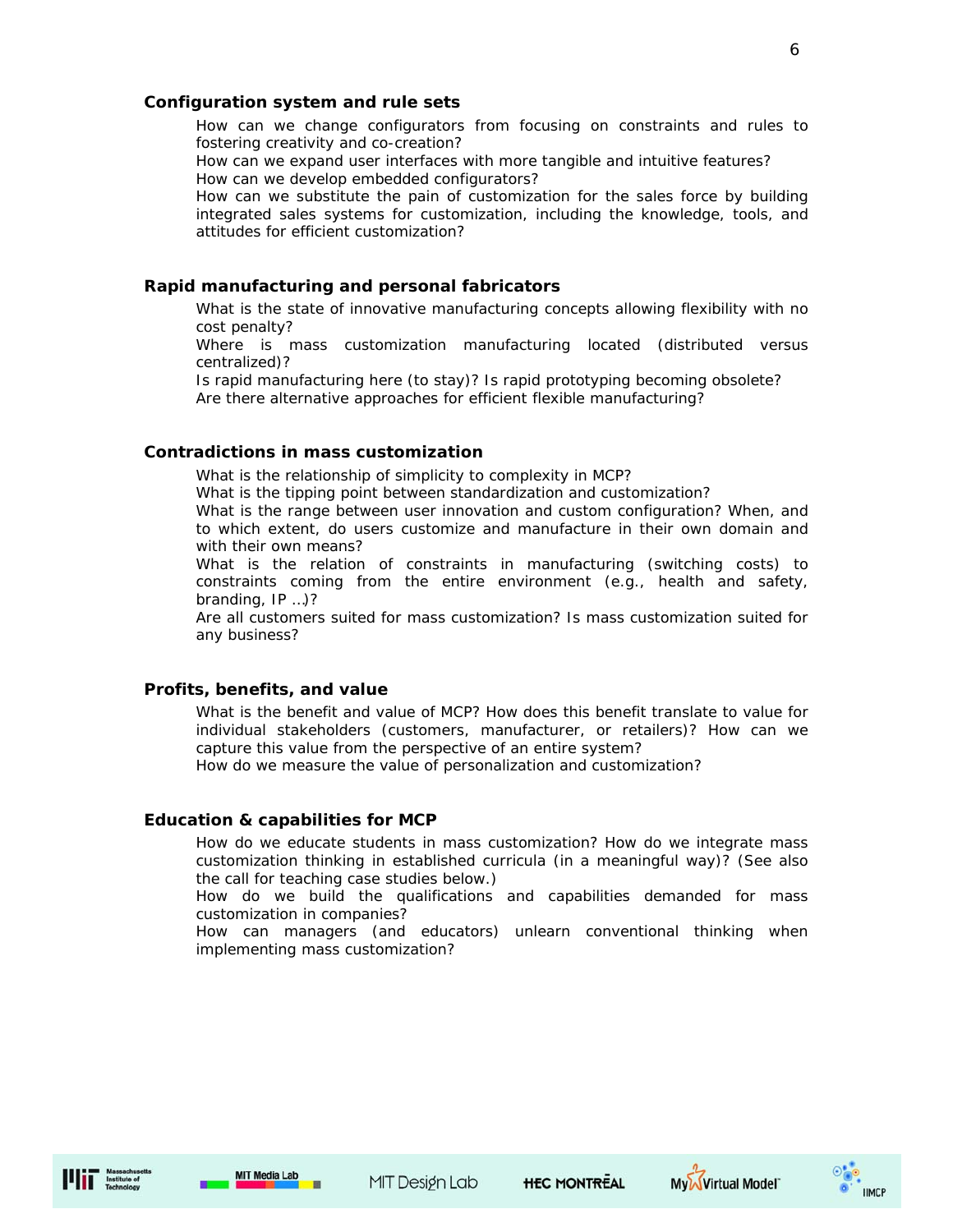## **Special Tracks & Features**

#### **Mass customization in practice (Practitioner Track)**

This track is open for submission of acting managers and entrepreneurs from mass customization and personalization businesses. We ask for presentations which do **not** focus on presenting just your company or business idea, but on sharing your experiences and success factors of executing mass customization.

**Presentation proposals** for this track should follow the general guidelines for submission (extended proposal introducing your mass customization offering, the focus of your talk, and some of the key results you plan to present). Proposals should be submitted with the online submission system.

#### **Mass Customization Case Studies (Teaching)**

The MCPC 2007 will be followed by a special session in Montreal focused on case studies for mass customization. The idea is to develop material to teach mass customization better.

We invite submissions of case studies dealing with mass customization and personalization. Cases must be original work based on real events, people, and organizations. They must be accompanied by a teaching note and not have been previously published or accepted for publication. **The presentation of the cases will be held in Montreal on October 12, 2007**. Authors of the best cases will be invited to submit their work to a special issue of the International Journal of Mass Customization or a special issue of the International Journal of Case Studies in Management. Cases should be submitted with the online submission system and authors must follow the MCPC paper submission process and deadlines.

#### **Special Sessions & Themes**

Today, there are examples and applications of MCP in all industries and sectors. The MCPC 2007 does not focus on one particular industry, but wants to provide a platform to exchange ideas beyond disciplines and industry borders. We are however especially interested in applications and examples in the following fields where we recently see a lot of interesting momentum in MCP:

- Mass customization, personalization and user innovation in **architecture, housing and construction**
- **Automotive Customization 3.0**: Bridging pimped rides with option lists
- Mass customization of **services**, e.g., in the financial and hospitality industries
- Mass customization of **health services & products** (pharma-cogenetics)
- **Extreme customizing:** What can we learn from extreme, leading edge examples of customization and personalization?

#### **Paper Submission Process**

We invite you to submit your best work on mass customization and related areas, addressing one or more of the questions asked before. All papers have to be written in English language. We prefer papers which are empirically grounded and go beyond pure conceptual contributions. We are open to a diverse set of quantitative and qualitative methods of empirical research. We especially seek papers which follow the idea of "engaged scholarship", i.e. which are relevant to both practice and research.







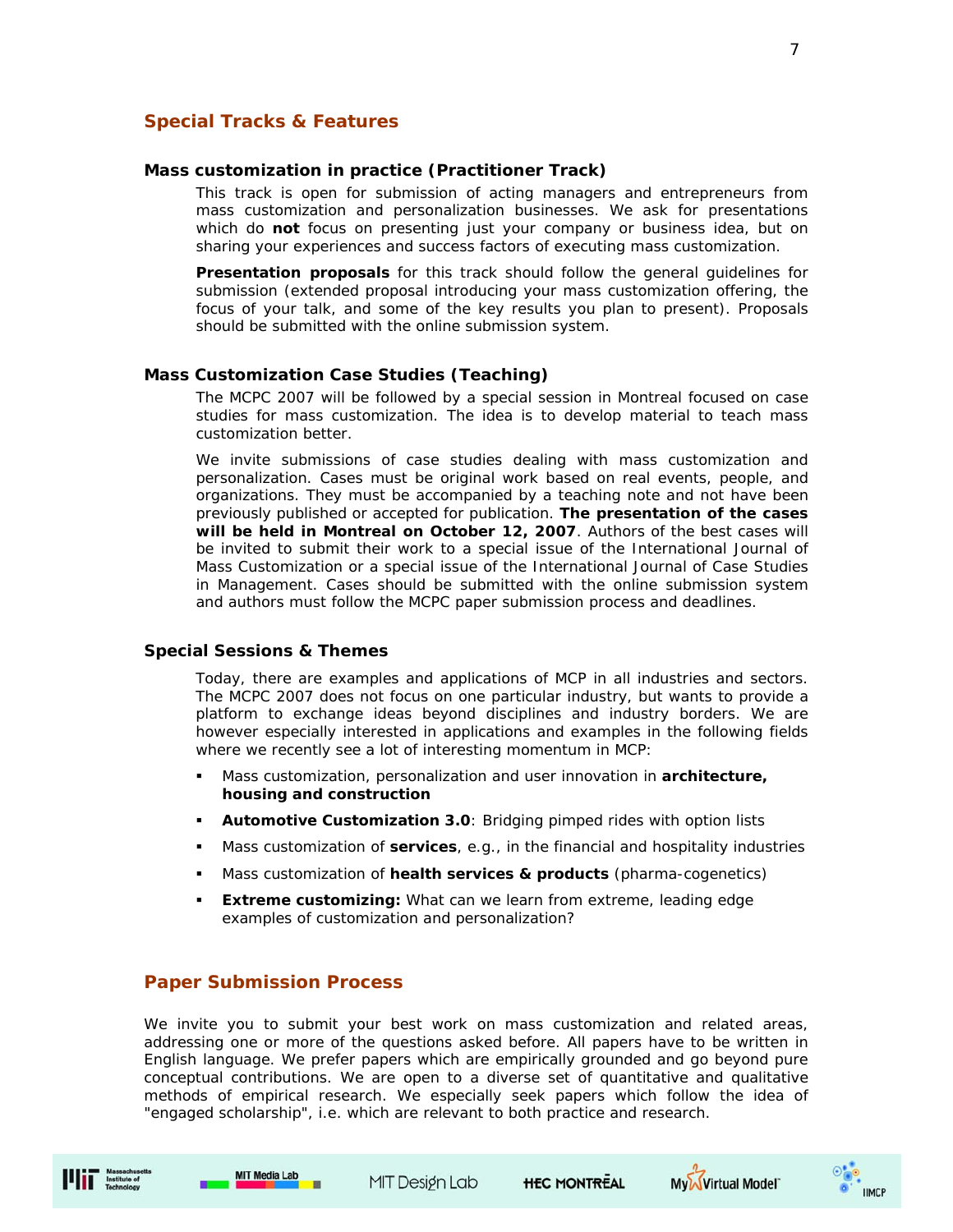You can submit **two types of papers** (Page limits include references and figures):

- **Full papers**: max. 25 pages (12pt font, double line spacing). Only full papers will be considered for the conference's **Best Paper Award**.
- **Extended abstracts** for work in progress (about 4-8 pages), but including also comments on the research question, the methodology, data and empirical methods used (if applicable), and a discussion of the results.

All papers will be **double-blind reviewed**. The **conference proceedings** will contain short abstracts of all accepted papers. Authors of accepted papers can decide if they submit a (revised) version of their full paper for publication in the full-text proceedings of the conference, or just a summary version which does not compromise publication of the paper in top journals.

A number of highly respected academic journals already expressed their interest in featuring **special issues** with selected conference papers after the conference. The conference chairs and area coordinators will try to facilitate this process for appropriate submissions.

To submit a paper (practitioners: presentation proposal), please use ONLY the **online submission system** for this conference on the conference web site: **mcpc2007.com**. Do not submit papers per e-mail directly to the conference chairs.

When submitting your paper in the system,

- Prepare a version of your paper without any references to the submission's authors – all papers are subject of a blind review process.
- Have contact information of all co-authors ready. This information will be entered separately in the system.
- Have a 200 word abstract of your paper / proposal ready.
- **Select ONE subject area** for the review and session planning process. Your paper will be assigned to the area coordinator for review. **See below for a list of subject areas**.

Please refer to the conference web site for further details on the paper submission process and **guidelines for paper formatting (style guide)**.

# **Important dates**

| April 2, 2007   | Deadline for submissions                     |
|-----------------|----------------------------------------------|
| June 1, 2007    | Final notification of accepted contributions |
| Aug. 1, 2007    | Author registration deadline                 |
| Oct 7-9, 2007   | MCP Research & Innovation Conference at MIT  |
| Oct 11-12, 2007 | Business Seminar in Montreal, Quebec         |

Note: **ALL presenters and participants have to register for the conference and pay the full registration fee**. There are no exceptions.



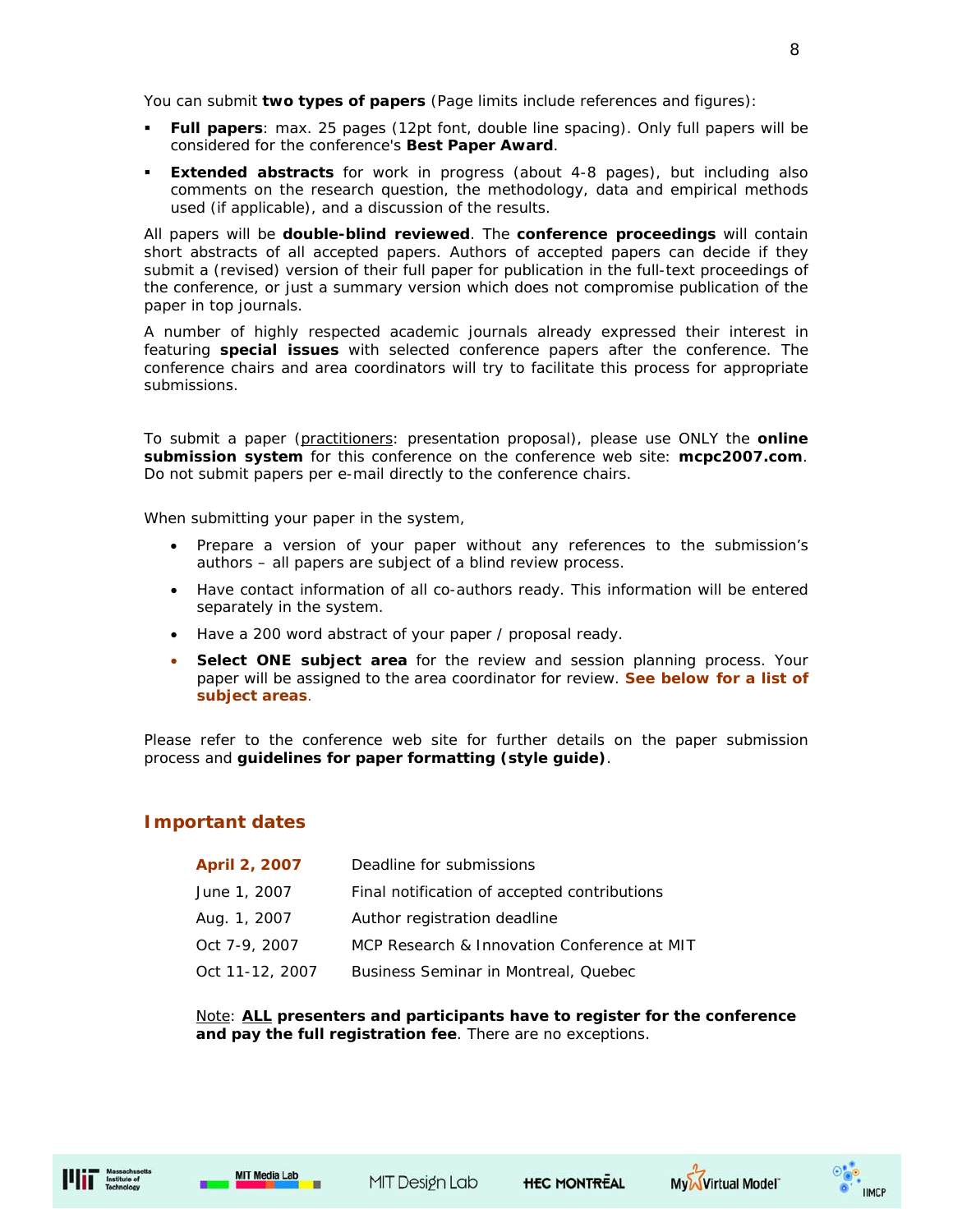# **MCPC 2007 Program Chairs – MIT Research Conference**

## **Conference Chair**:

**William Mitchell**, MIT Media Lab, Massachusetts Institute of Technology

#### **Honorary Chair:**

**B. Joseph Pine II**, Strategic Horizons

**Conference Coordinators:**

**Ryan Chin,** MIT Media Lab **Betty-Lou McClanahan**, MIT Media Lab

#### **Conference Program Co-Chairs:**

**Frank Piller**, RWTH Aachen University & MIT Smart Customization Group

**Mitchell Tseng**, Advanced Manufacturing Institute, Hong Kong University of Science & Technology

# **MCPC 2007 Program Chairs – HEC Montreal Business Seminar**

#### **Conference Chair**:

**Jacques Nantel**, HEC (Haute Études Commerciales) Business School, Montréal

#### **Conference Coordinators:**

**Sylvain Sénécal,** HEC Business School, Montreal **Jean-Francois Ouellet**, HEC Business School, Montreal

# **MCPC 2007 Program Committee & Subject Areas**

The **program committee** advises the conference chairs on the conference matters and provides input for the conference planning and paper submission process. Each **subject area** has one **coordinator (underlined**). Please select one of these areas when submitting your paper for the review process. Please do not submit papers directly to the coordinators, but use the online submission system only.

#### **1 Management**

- **1.1 MCP Business Models: Rebecca Duray, University of Colorado; Klaus** Moser, The Boston Consulting Group; Ralf Reichwald, TUM Business School
- **1.2 Marketing & Consumer Behavior in MCP:** Nikolas Beutin, Prof. Homburg GmbH & Co. KG; Frédéric F. Brunel, Boston University; Benedict G.C. Dellaert, Erasmus School of Management; Christoph Ihl, TUM Business School; Arvind Rangaswamy, Penn State University; Martin Schreier, Wirtschaftsuniversität Wien
- **1.3 User Innovation & Personal Manufacturing:** Karim R. Lakhani, Harvard Business School; Christopher Lettl, Aarhus School of Business; Ian McCarthy, Simon Fraser University; Eric von Hippel, MIT Sloan School of Management
- **1.4 MCP Effectiveness:** John Bessant, Imperial College; Ashok Kumar, Grand Valley State University
- **1.5 Change Management for MCP** Tobias Fredberg, Chalmers University of Technology; Linnea Peltonen, University of Tampere







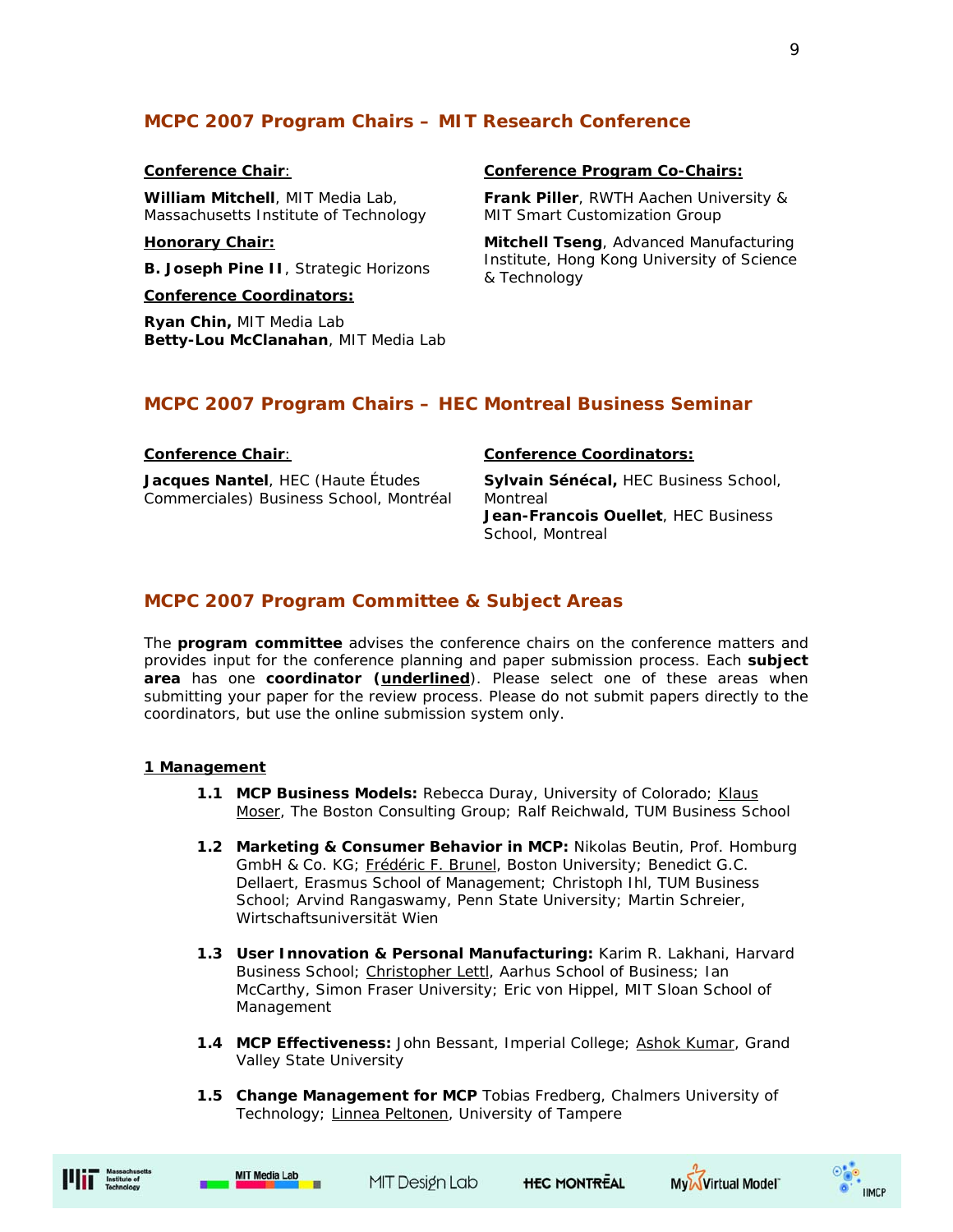**1.6 Modeling MCP (OR&MS):** Aydin Alptekinoglu, University of Florida; Ali Parlakturk, University of North Carolina, Kenan-Flagler Business School; Paul H. Zipkin, Duke Univeristy, Fuqua School of Business

# **2 Engineering & Design**

- **2.1 Product Design, Modularity, and Product Platforms for MCP:** Olivier L. de Weck, Massachusetts Institute of Technology; Qi Guoning, Zhejiang University; Timothy W. Simpson, Penn State University
- **2.2 Industrial Design & Customization:** Ryan Chin, MIT Media Lab; Dominik Walcher, University of Applied Sciences Salzburg
- **2.3 Comfort & Usability by and for MCP:** Vincent Duffy, Purdue University, School of Industrial Engineering; Martin Helander, Nanyang Technological University; Halimahtun M. Khalid, Damai Sciences Sdn Bhd; Richard H.Y. So, Hong Kong University of Science and Technology

# **3 MCP Information Systems & Configuration**

- **3.1 Configuration Systems & Toolkits for Co-Design:** Thorsten Blecker, Hamburg University of Technology; Nikolaus Franke & Reinhard Prügl, Vienna University of Economics and BA; Louise Guay, My Virtual Model Inc.; Lars Hvam, Technical University of Denmark
- **3.2 IT Systems & Integration for MCP:** Marko Mäkipää, University of Tampere; Peter Mertens, Friedrich Alexander Universität Erlangen-Nürnberg; Kathrin M. Moeslein, Friedrich Alexander Universität Erlangen-Nürnberg; Mikko Ruohonen, University of Tampere; Detlef Schoder, Universität zu Köln

## **4 Manufacturing & SCM**

- **4.1 MCP Production Planning & Scheduling:** Roger Jianxin Jiao, Nanyang Technological University; Roberto F. Lu, The Boeing Company; Kathryn E. Stecke, University of Texas at Dallas; Rajan Suri, University of Wisconsin-Madison; Amy J.C. Trappey, National Tsing Hua University
- **4.2 MC Manufacturing Systems** Fazleena Badurdeen, University of Kentucky Center of Manufascturing; Claudio R. Boër, ICIMSI-SUPSI Institute of Computer Integrated Manufacturing of Southern Switzerland; Fumihiko Kimura, The University of Tokyo; Bart L MacCarthy, Nottingham University Business School
- **4.3 Supply Chain Management for MCP:** Cipriano Forza, University of Padova; Johnny Rungtusanatham, University of Minnesota, School of Management; Fabrizio Salvador, Instituto de Empresa; Jayashankar M. Swaminathan, University of North Carolina, The Kenan-Flagler Business **School**
- **4.4 Rapid Manufacturing (Digital Manufacturing):** Phill Dickens, Loughborough University, Wolfson School of Mechanical and Manufacturing Engineering; Richard Hague, Loughborough University; Christopher Tuck, Loughbourough University



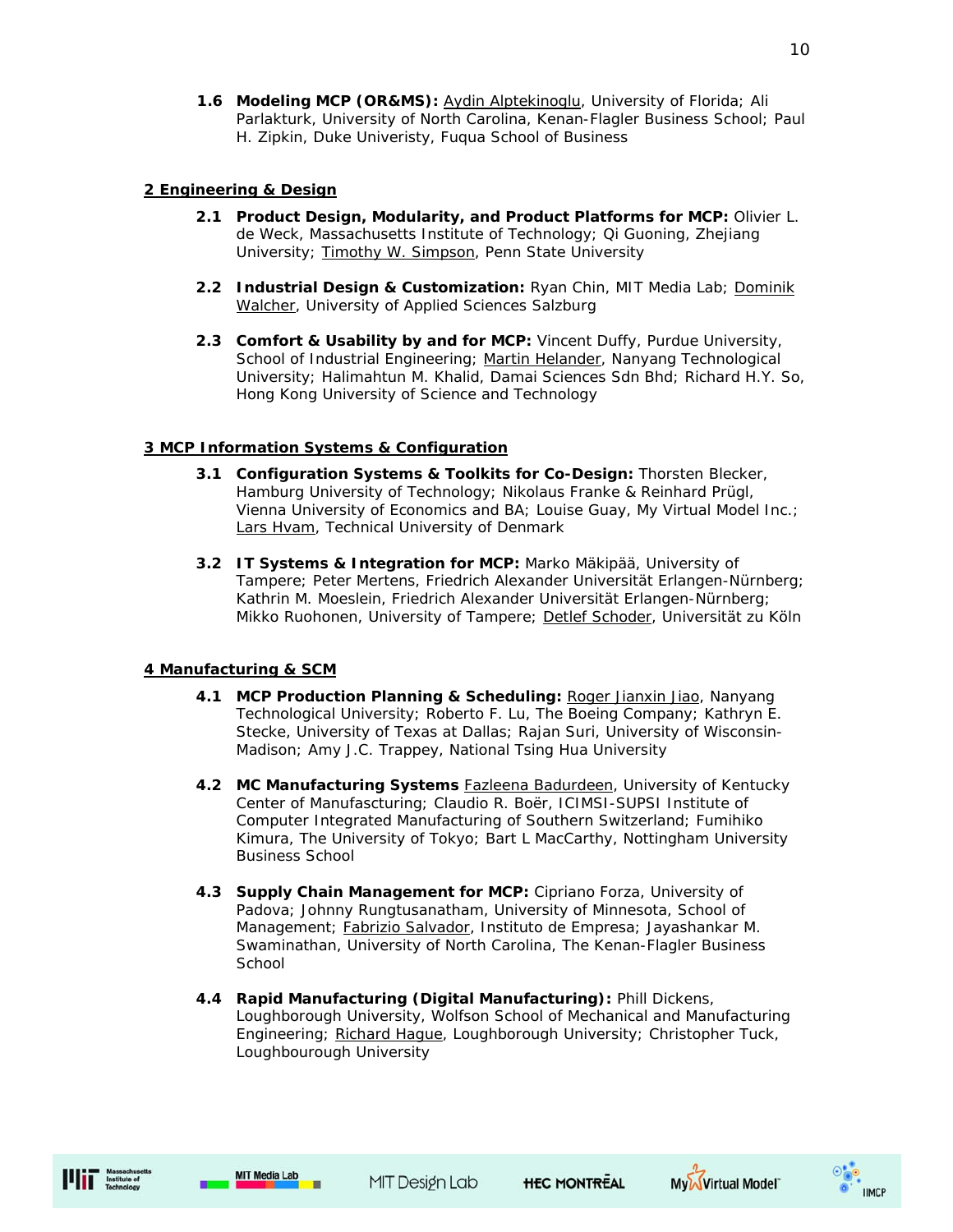## **5 Special Areas & Case Studies**

- **5.1 Architecture & Construction Industries:** Martin Bechthold, Harvard Graduate School of Design; Kent Larson, MIT Media Lab; Jarmo I. Suominen, University of Art and Design; Mikkel A. Thomassen, Foundation Realdania
- **5.2 Apparel & Footwear:** Sergio Dulio, Dulio Consutants; Suzanne Loker, Cornell University, Department of Textiles and Apparel (TXA); Nadia Magnenat-Thalmann, University of Geneva, MIRALab; Chang Kyu Park, Konkuk University, Department of Textile Engineering
- **5.3 Automotive Customization:** Betty Lou McClanahan, MIT Media Laboratory
- **5.4 Customization of Services:** Gregory R. Heim, Boston College, Carroll School of Management; Melanie Mueller, TUM Business School
- **5.5 MCP in Food, Health, and Pharmaceuticals:** Jose C. Lacal, Motorola, Inc., iDEN Mobile Devices Group; Frank T. Piller, RWTH Aachen
- **5.6 Sustainability and MCP:** Martin Charter, The Centre for Sustainable Design; Klaus Fichter, Universitaet Oldenburg; Arnold Tukker, TNO-STB
- **5.7 Extreme Customization:** Marvin Minsky, MIT Computer Science and Artificial Intelligence Laboratory; William J. Mitchell, MIT Media Laboratory; Frank Piller, RWTH Aachen
- **5.8 MCP Teaching Case Studies:** Jean-François Ouellet, HEC Montréal, Dept. of Marketing; Sylvain Sénécal, HEC Montréal, Dept. of Marketing

#### **6 Practitioner Track: MCP Cases & Experiences**

D. Helferich, Masterfoods USA; Lin Mingwei, Industrial Technology Research Institute; B. Joseph Pine II, Strategic Horizons LLP; Patricia B. Seybold, The Patricia Seybold Group; Mitchell Tseng, Hong Kong University of Science and **Technology** 

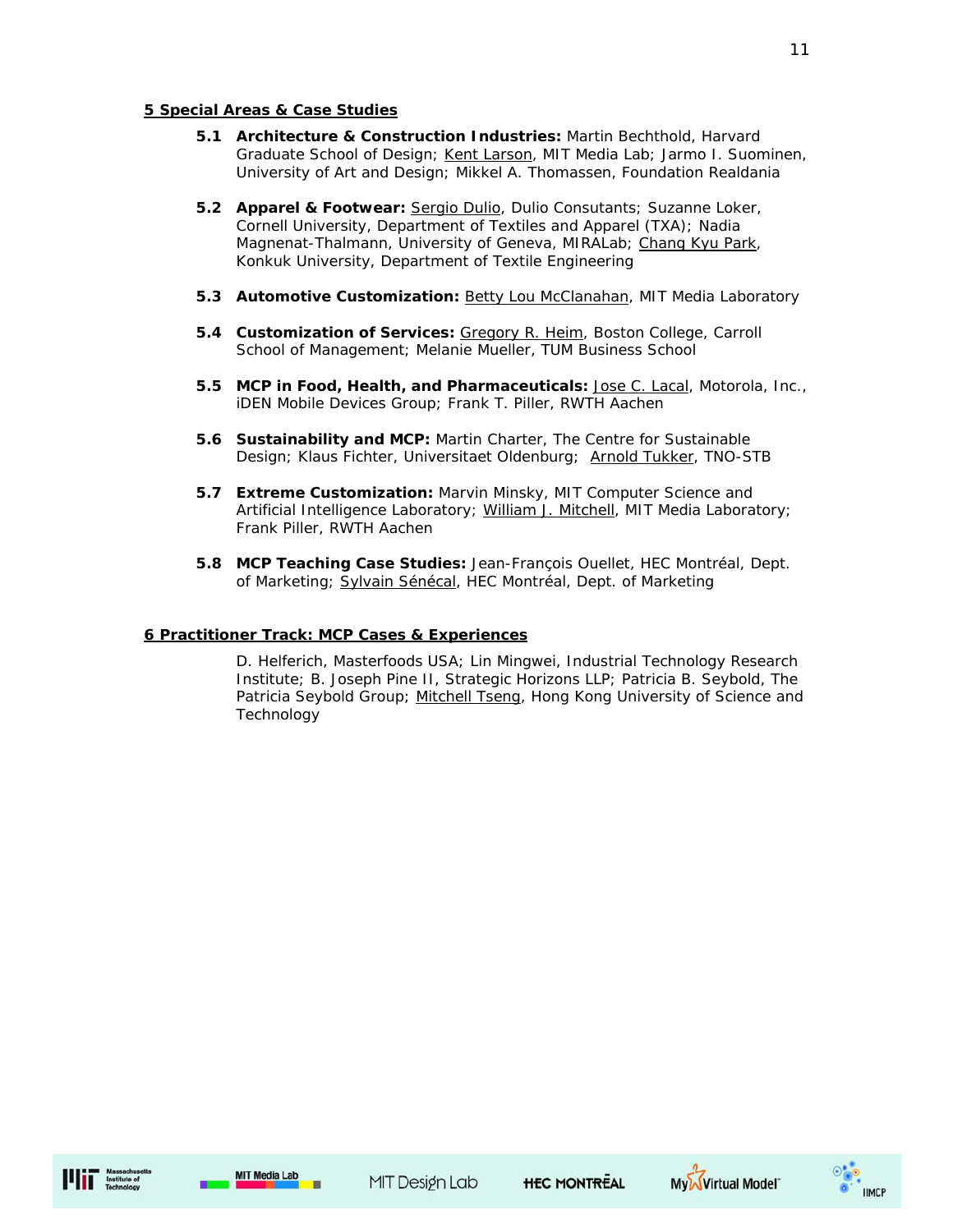



October 7-10, 2007 Innovation and Research Conference, MIT Cambridge/Boston October 11-12, 2007 Business Seminar, HEC Montreal

# **Sponsorship Opportunities for MCPC 2007@MIT**

Companies in all branches of industry are being forced to react to the growing demands for individualization as well as to increasingly competitive cost pressures. **Mass Customization** and **Personalization** (MCP) is widely appreciated as a viable and promising strategy which aims to provide goods and services that best serve individual customers' personal needs with near mass production efficiency.

In October 2007, the MCPC will take place for the first time in North America. The first part of the conference will be hosted by the **Media Lab at the Massachusetts Institute of Technology**. These days will follow the pattern of the previous MCPC conferences (broad call for papers, parallel sessions, single keynote sessions), extended by innovative formats (workshops, debates, project challenges). The second part of the conference will focus on a business seminar on bringing mass customization and personalization to retail, hosted by the **HEC Business School** in Montreal.

We have already received great feedback on our plan to bring the MCPC 2007 to MIT. The MCPC 2007 will gather academics and practitioners with different backgrounds and will provide a great platform for interaction, discussion, and exchange.

**MCPC 2007 conference sponsorship** provides opportunity for positive, tangible results to the sponsoring organization. The MCPC 2007 at MIT offers excellent opportunities to showcase your company to key decision makers and leading experts. Sponsorships and exhibitions at this conference create a unique platform to network with industry colleagues and to meet scholars from leading universities and research organizations within a wide variety of fields while enhancing corporate identification and goodwill to highly targeted, decision making and multiplying audiences.

**Sponsorship packages are also available for the MCPC 2007 Business Seminar** at HEC Montreal, targeting a High profile executive audience. Contact us for more information.

#### **Sponsors of the MCPC 2007 will enjoy a wide range of benefits:**

- Be present at the only focused event of the world that covers the entire space of mass customization and personalization.
- Increase awareness through your company's visible commitment to the international mass customization community.
- Meet with key decision makers and consolidate commercial relationships.
- Showcase your company's products and services to a valuable target market, and gain feedback from the world leading thinkers and researchers.

A range of tailored sponsorship packages is available. In addition, all sponsor's logos will be featured prominently throughout the conference arena, on the MCPC 2007 web site and, if available in time, on the congress invitation flyers to be mailed to over 10,000 individuals worldwide.